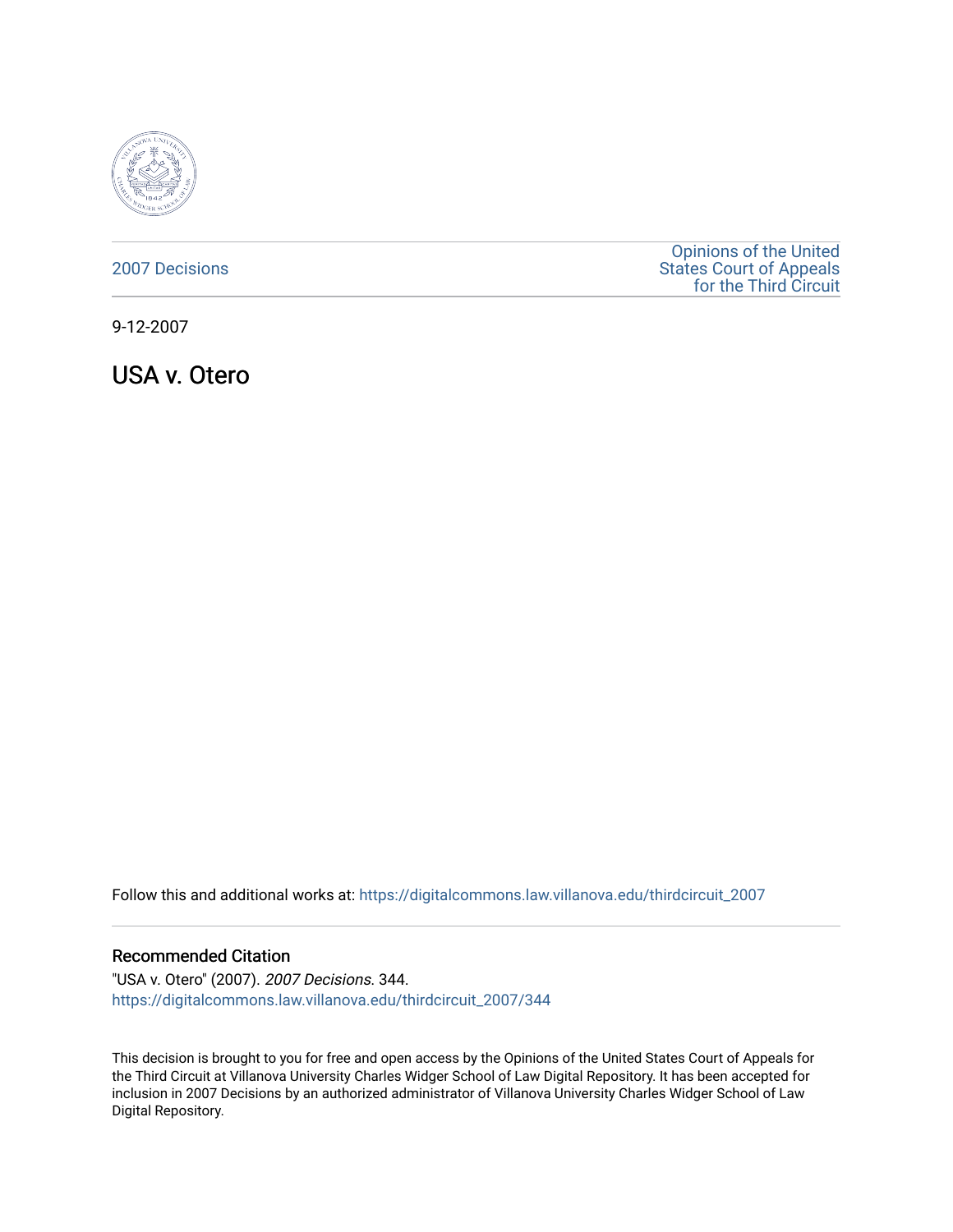#### PRECEDENTIAL

# UNITED STATES COURT OF APPEALS FOR THE THIRD CIRCUIT

\_\_\_\_\_\_\_\_\_\_\_

No. 05-3739 \_\_\_\_\_\_\_\_\_\_\_

## UNITED STATES OF AMERICA

v.

DEMETRIO OTERO,

\_\_\_\_\_\_\_\_\_\_\_

Appellant

On Appeal from the United States District Court for the Middle District of Pennsylvania (D.C. No. 03-cr-00196) District Judge: The Honorable William W. Caldwell

ARGUED JULY 11, 2007

\_\_\_\_\_\_\_\_\_\_\_

BEFORE: RENDELL, AMBRO, and NYGAARD, Circuit Judges.

> (Filed September 12, 2007) \_\_\_\_\_\_\_\_\_\_\_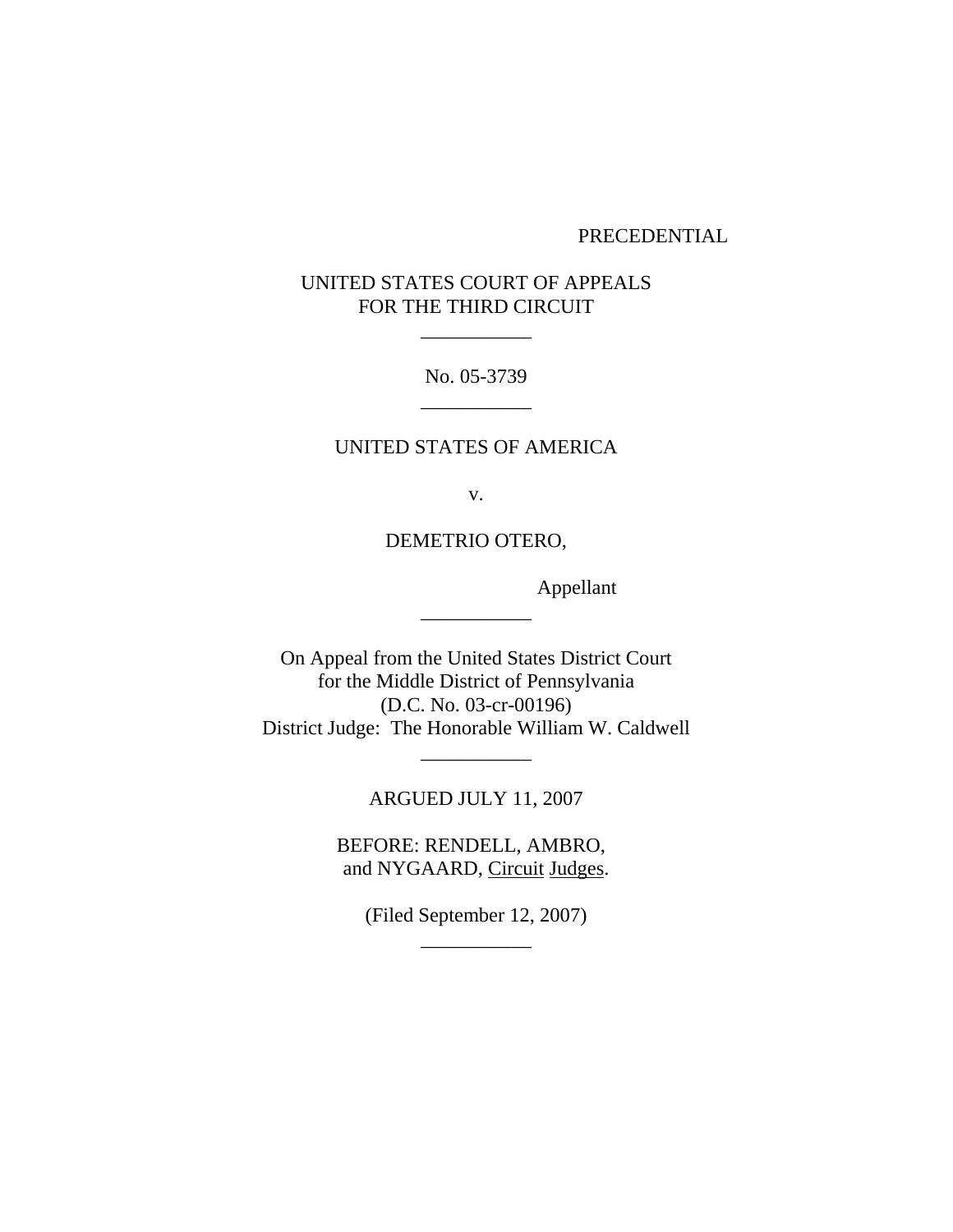Gerald C. Peterson, Esq. Brian J. Wanamaker, Esq. (Argued) Winston & Strawn 35 West Wacker Drive, Suite 4200 Chicago, IL 60601

Counsel for Appellant

Theodore B. Smith, III, Esq. (Argued) James T. Clancy, Esq. Office of the United States Attorney 228 Walnut Street, PO Box 11754 220 Federal Building and Courthouse Harrisburg, PA 17108

Counsel for Appellee

# OPINION OF THE COURT \_\_\_\_\_\_\_\_\_\_\_

\_\_\_\_\_\_\_\_\_\_\_

NYGAARD, Circuit Judge.

Demetrio Otero appeals from an order denying his *pro se* petition for habeas corpus relief under 28 U.S.C. § 2255. Otero alleged in his petition that his trial counsel was ineffective for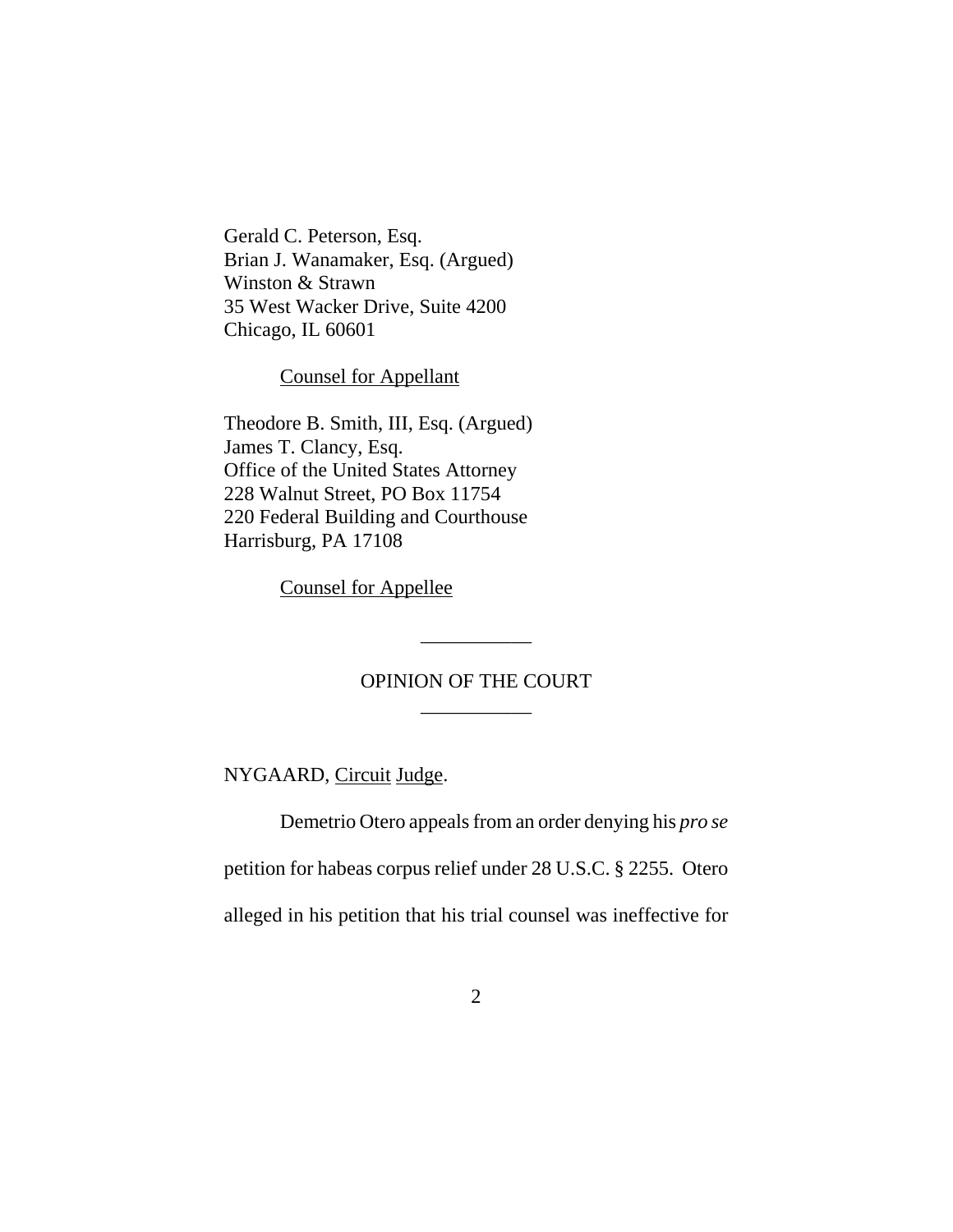failing to object at his sentencing to a 16-point offense level increase which resulted from an earlier conviction for simple assault. He argued there, as here, that simple assault is not a "crime of violence," and, hence, his conviction does not support the 16-point enhancement the District Court imposed. The District Court denied his habeas petition. We will reverse.

I.

Appellant Demetrio Otero, a citizen of Mexico, pleaded guilty to one count of illegal re-entry into the United States by an alien previously deported following a conviction for an aggravated felony. *See* 8 U.S.C. § 1326 (a) and (b)(2).

 At sentencing, the District Court increased Otero's offense level by 16 levels under U.S.S.G. § 2L1.2(b)(1)(A)(ii), because the court concluded that simple assault qualified as a crime of violence under that provision. Otero was sentenced to 60 months' imprisonment and did not file a direct appeal.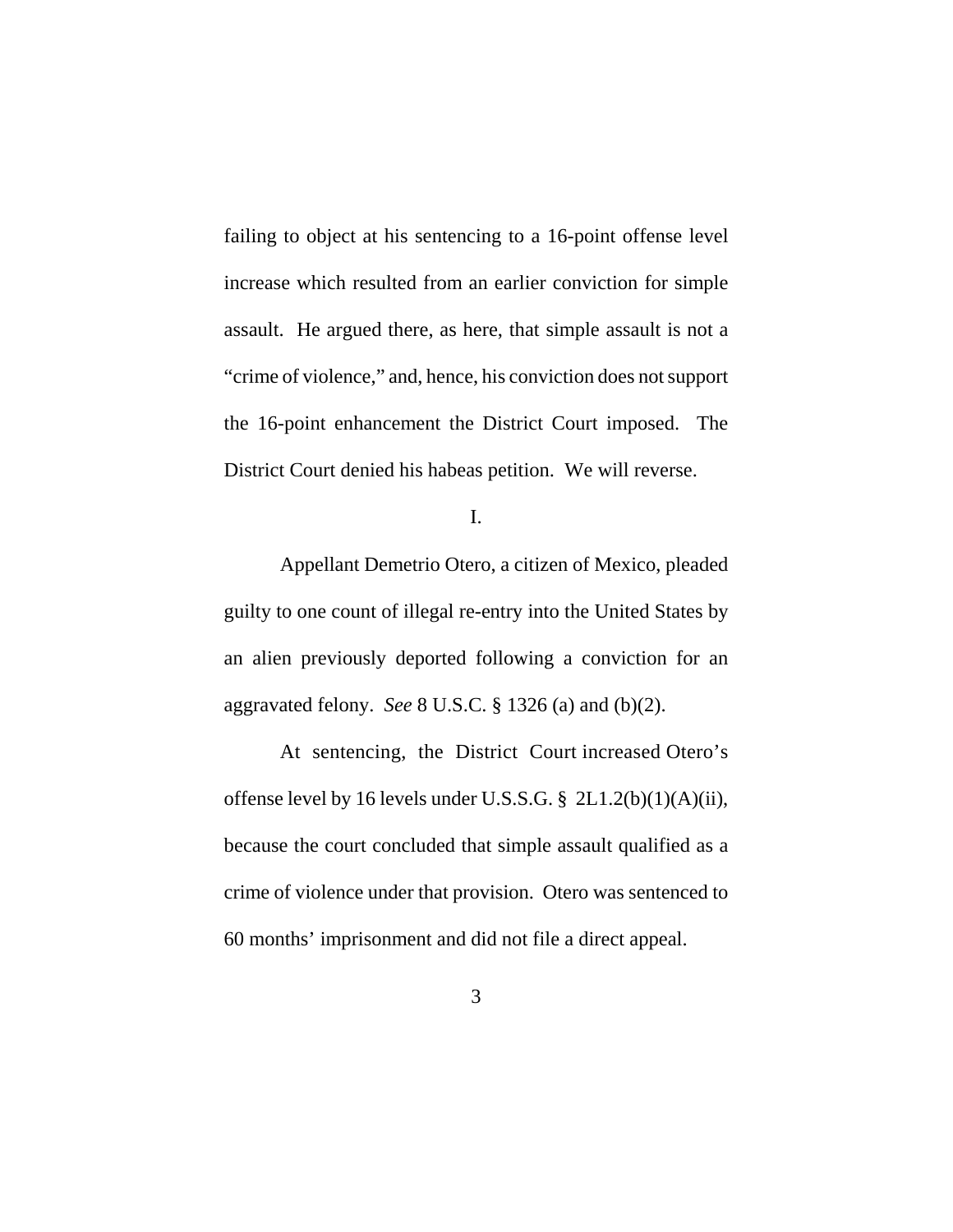Otero filed a *pro se* motion pursuant to 28 U.S.C. § 2255, alleging that his sentence was excessive because the District Court improperly used the simple assault conviction to increase his offense level by 16 levels. Otero asserted that his trial counsel was ineffective for failing to raise the issue or object to the PSR. The District Court held that the 16-level increase was properly imposed because the simple assault conviction so qualified as an aggravated felony under  $\S 2L1.2(b)(1)(A)(ii)$ . The District Court concluded that using the PSR to prove Otero's simple assault conviction (supporting the 16 increase) was proper, and that Otero failed to meet his burden of establishing ineffective assistance of counsel. Accordingly, the District Court denied Otero's § 2255 motion and refused a certificate of appealability. Otero timely filed his notice of appeal and request for a certificate of appealability. We granted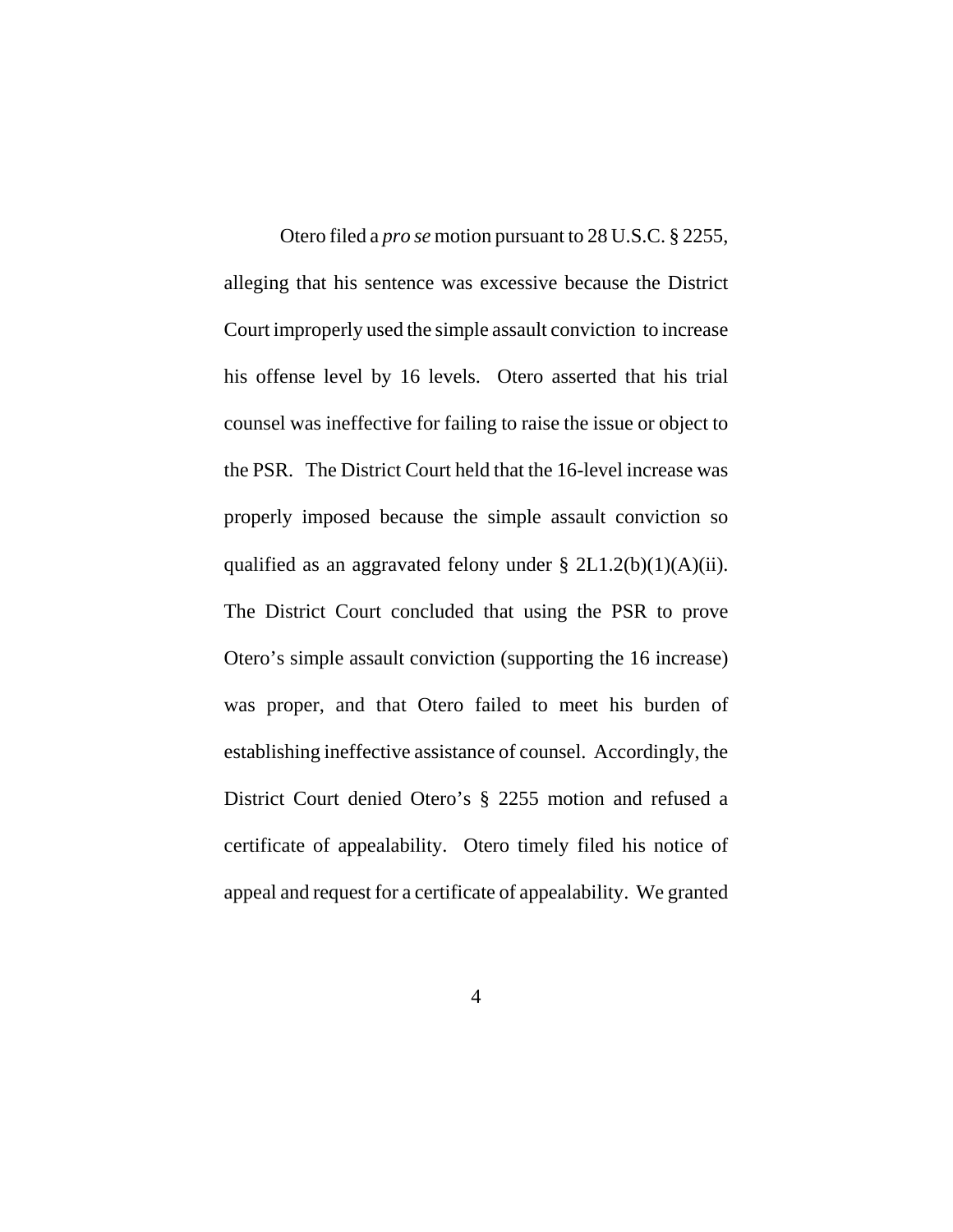Otero's request for a certificate of appealability but limited the

issues on appeal as follows:

[I]n addition to any other arguments they wish to present, the parties' briefs should discuss whether counsel performed unreasonably in failing to make an argument concerning Appellant's conviction for simple assault in light of prior cases such as *Taylor v. United States*, 495 U.S. 575, 600 (1990), *Jobson v. Ashcroft*, 326 F.3d 367 (2d Cir. 2003), *United States v. Vargas-Duran,* 356 F.3d 598 (5th Cir. 2004), and the like. We also grant a certificate of appealability as to Appellant's argument that there was insufficient proof of the prior conviction under *Shepard v. United States*, 125 S.Ct. 1254 (2005).<sup>1</sup>

<sup>&</sup>lt;sup>1.</sup> Although we granted a certificate of appealability on two issues, we need not reach Otero's claims under *Shepard* because we will reverse on his ineffective assistance of counsel claim, grant the writ, and remand the cause for re-sentencing. We do not reach constitutional issues unnecessarily. *See Santana Products, Inc. v. Bobrick Washroom Equipment, Inc.,* 401 F.3d 123, 130-31 (3d Cir. 2005) (citing *Spicer v. Hilton*, 618 F.2d 232, 239 (3d Cir. 1980)).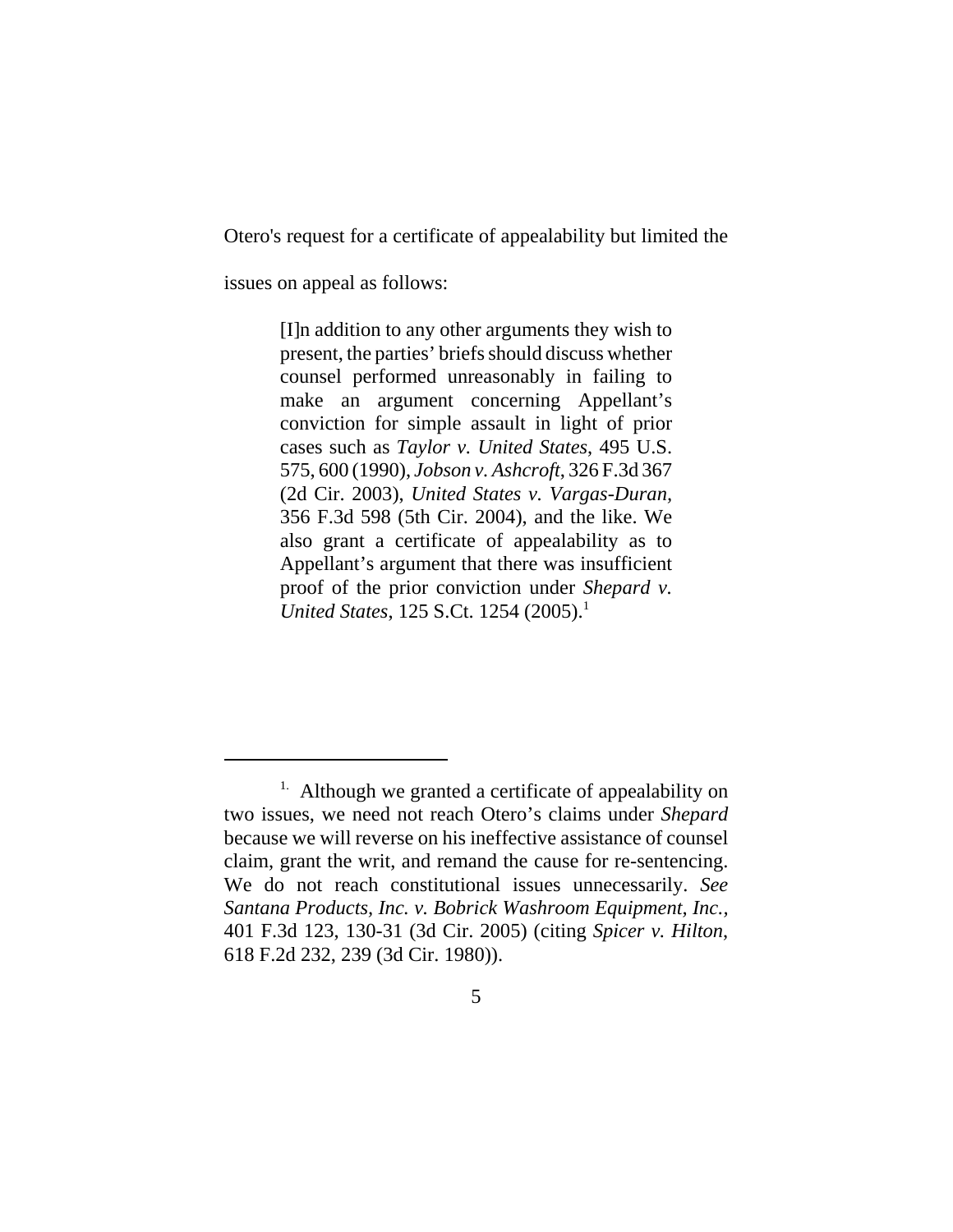United States v. Otero, No. 05-3739 (November 17, 2005).<sup>2</sup> We will affirm.

## II.

The District Court had jurisdiction pursuant to 28 U.S.C.

§§ 1291 and 2253(a). Our jurisdiction is premised on 28 U.S.C.

§ § 1291, 2253, and 2255. Counsel was appointed for the

<sup>2.</sup> Otero also contests whether an 8-level enhancement for a prior aggravated felony under U.S.S.G. § 2L1.2(b)(1)(C) would be appropriate in this case. If the basis of that enhancement was his prior conviction for simple assault, he is correct. *See* U.S.S.G. § 2L1.2(b)(1)(C) app. note 2 (defining "aggravated felony" by reference to 8 U.S.C.  $\S$  1101(a)(43)); *Popal v. Gonzales*, 416 F.3d 249 (3d Cir. 2005) (holding that a conviction for simple assault under Pennsylvania law does not qualify under 8 U.S.C. § 16(b), by way of 11 U.S.C § 1101(a)(43), as an 'aggravated felony'). This, however, also calls into question the Government's argument here that the predicate aggravated felony in fact was the simple assault. Otero does not challenge the validity of his guilty plea, though, and we note that he also has a prior conviction for Theft by Unlawful Taking, which could serve as the predicate aggravated felony. We leave it to the District Court on remand to sort through the implications of this issue, if any.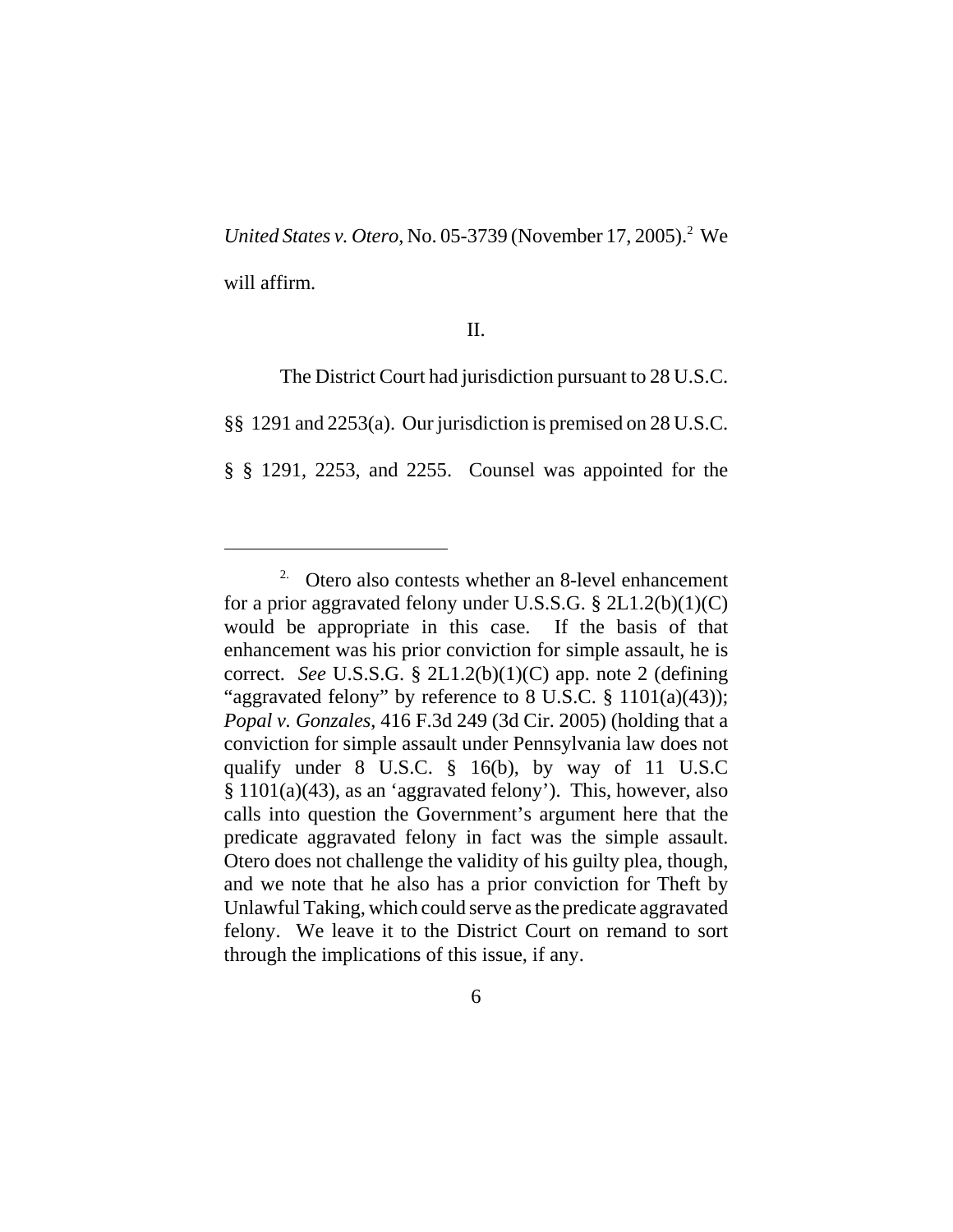Appellant pursuant to 28 U.S.C.  $\S$  1915(e)(1).<sup>3</sup> Because the issues identified by the COA are purely legal, our review is plenary. *See United States v. Coleman*, 451 F.3d 154, 156 (3d Cir. 2006).

### III.

It is now axiomatic that to prevail on a claim of ineffective assistance of counsel, Otero must establish that (1) the performance of counsel fell below an objective standard of reasonableness; and, (2) counsel's deficient performance prejudiced the defense. *See Strickland v. Washington*, 466 U.S. 668, 687-88 (1984); *Albrecht v. Horn*, 485 F.3d 103, 127 (3d Cir. 2007).

<sup>&</sup>lt;sup>3</sup>The Court is grateful for the services rendered by appointed counsel, Gerald C. Peterson, Esq. and Brian J. Wanamaker, Esq., of the law firm of Winston & Strawn, Chicago, Illinois.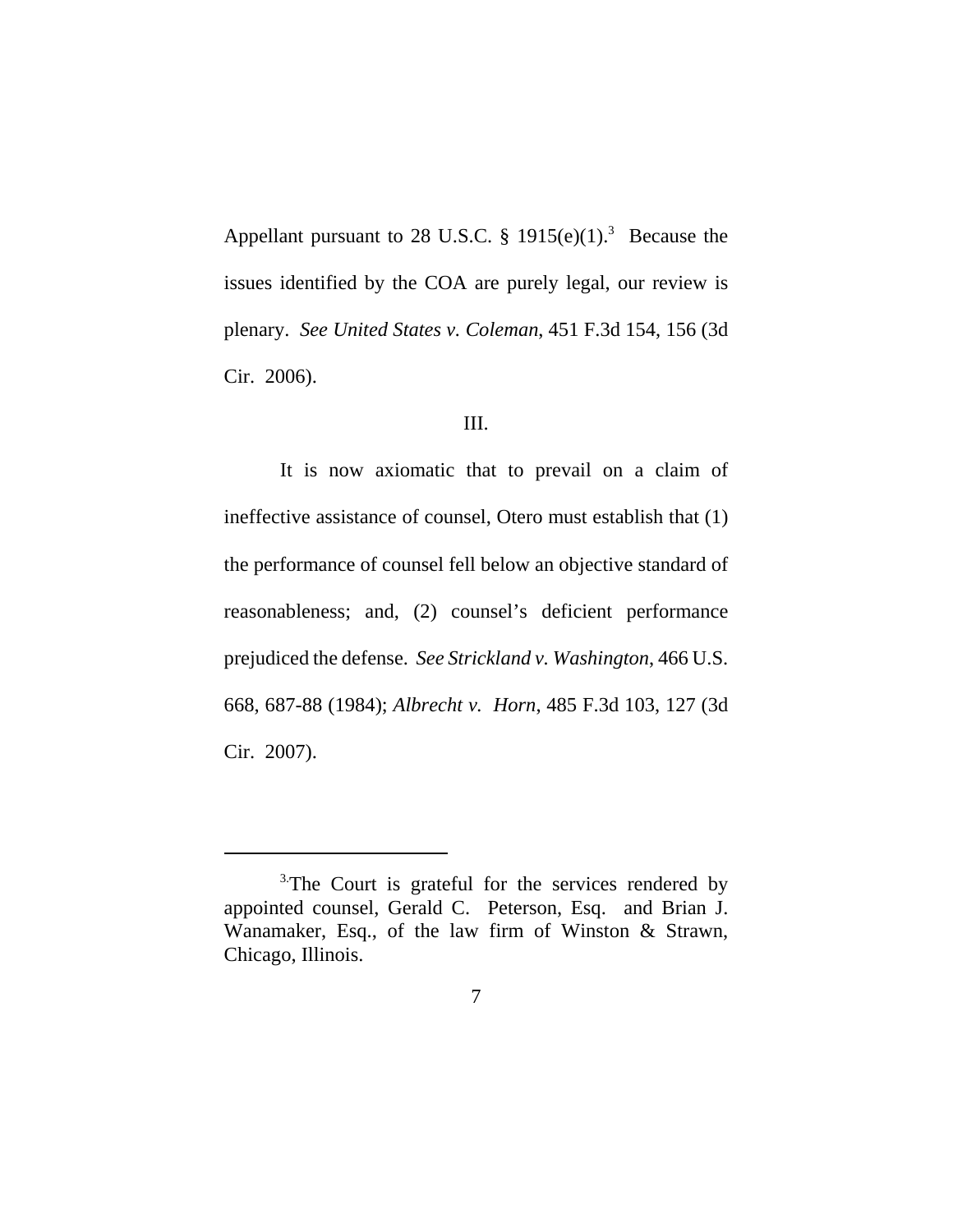Although Otero did not articulate specifically in his petition that simple assault does not qualify as a crime of violence, we construe *pro se* pleadings liberally. *See Haines v. Kerner*, 404 U.S. 519, 520 (1972). That he did not separately list the issue as a ground does not deter us from considering the issue. *Haines*, 404 U.S. at 520 (*pro se* prisoner complaint, "however inartfully pleaded" is held "to less stringent standards than formal pleadings drafted by lawyers...."); *see also Mitchell v. Horn*, 318 F.3d 523, 529 (3d Cir. 2003).

As noted, Otero was convicted of simple assault. In Pennsylvania, simple assault is committed when a defendant:

> (1) attempts to cause or intentionally, knowingly or recklessly causes bodily injury to another;

> (2) negligently causes bodily injury to another with a deadly weapon;

> (3) attempts by physical menace to put another in fear of imminent serious bodily injury; or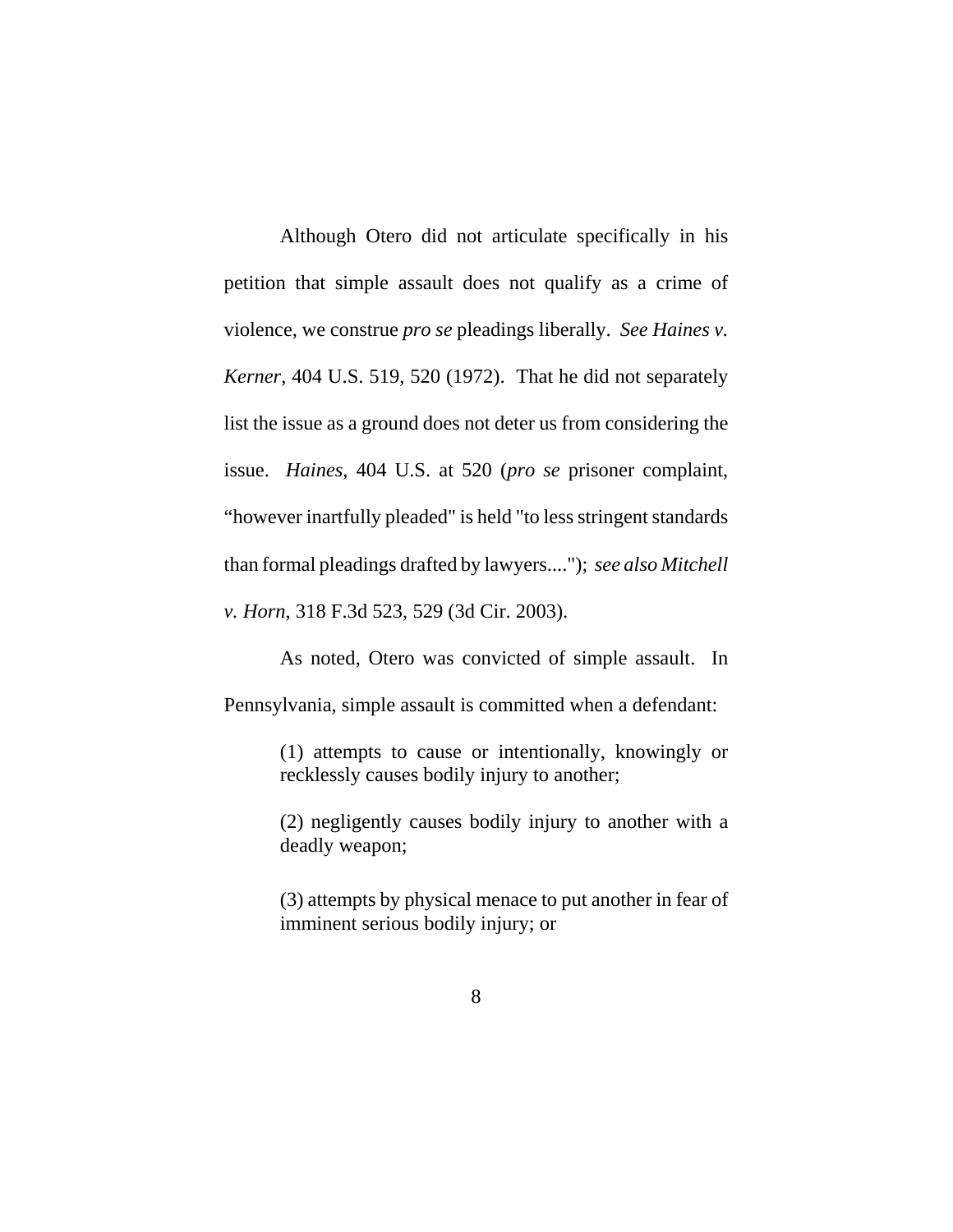(4) conceals or attempts to conceal a hypodermic needle on his person and intentionally or knowingly penetrates a law enforcement officer or an officer or an employee of a correctional institution, county jail or prison, detention facility or mental hospital during the course of an arrest or any search of the person.

18 PA. CONS. STAT. ANN. § 2701(a) (2003).

Section  $2L1.2(b)(1)(A)$  of the Guidelines provides for a 16-level increase for a defendant like Otero who was "previously deported . . .after a conviction for a felony that is a crime of violence." The Guidelines definition of "crime of violence" is "an offense under federal, state or local law that has as an element the use, attempted use, or threatened use of physical force against the person of another." U.S.S.G. § 2L1.2, application note  $1(B)(iii)$ .

We are required to take a categorical approach when deciding whether a conviction is for a crime of violence. *Taylor v. United States,* 495 U.S. 575, 602 (1990). That is to say we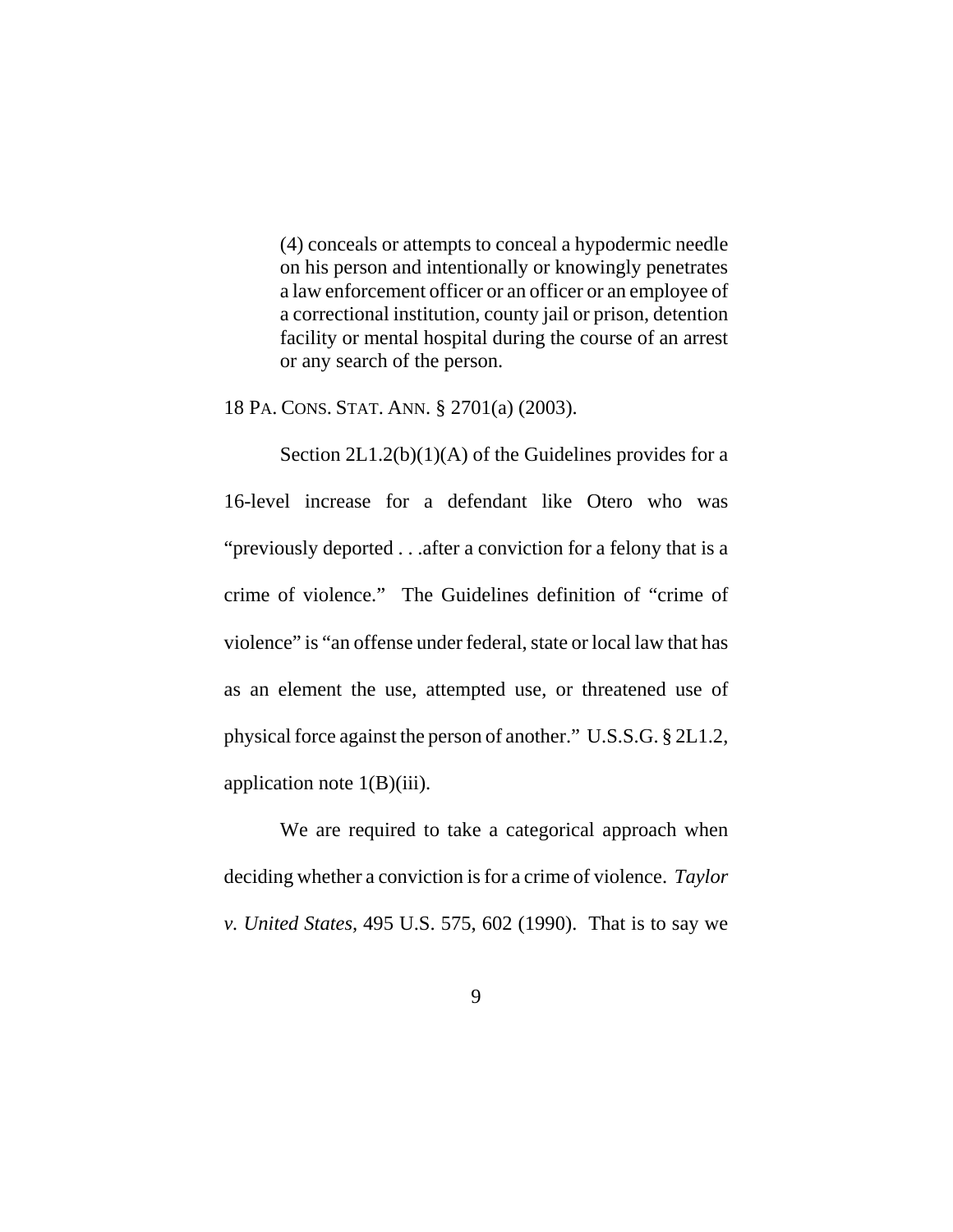must look to the statute that Otero was convicted of violating, to see whether the crimes therein described qualify as crimes of violence. If so, the enhancement is proper.

 Although we have yet to specifically decide whether simple assault in Pennsylvania qualifies as a crime of violence under U.S.S.G. § 2L1.2, we recently held that an alien's conviction under Pennsylvania's simple assault statute did not constitute a crime of violence under 18 U.S.C. § 16(a) that would render the alien removable as an aggravated felon. *See Popal v. Gonzales*, 416 F.3d 249, 254 (3d Cir. 2005).4

We held in *Popal* that because a Pennsylvania simple assault violation requires a minimum *mens rea* of recklessness

<sup>4.</sup> Although the issue in *Popal* was the removal of an alien for committing a crime of violence under  $\S 16(a)$ , its reasoning is applicable to this case because its definition of "crime of violence" is very similar to the definition contained in § 2L1.2, i.e., whether the offense "has as an element the use ... of physical force against the person or property of another."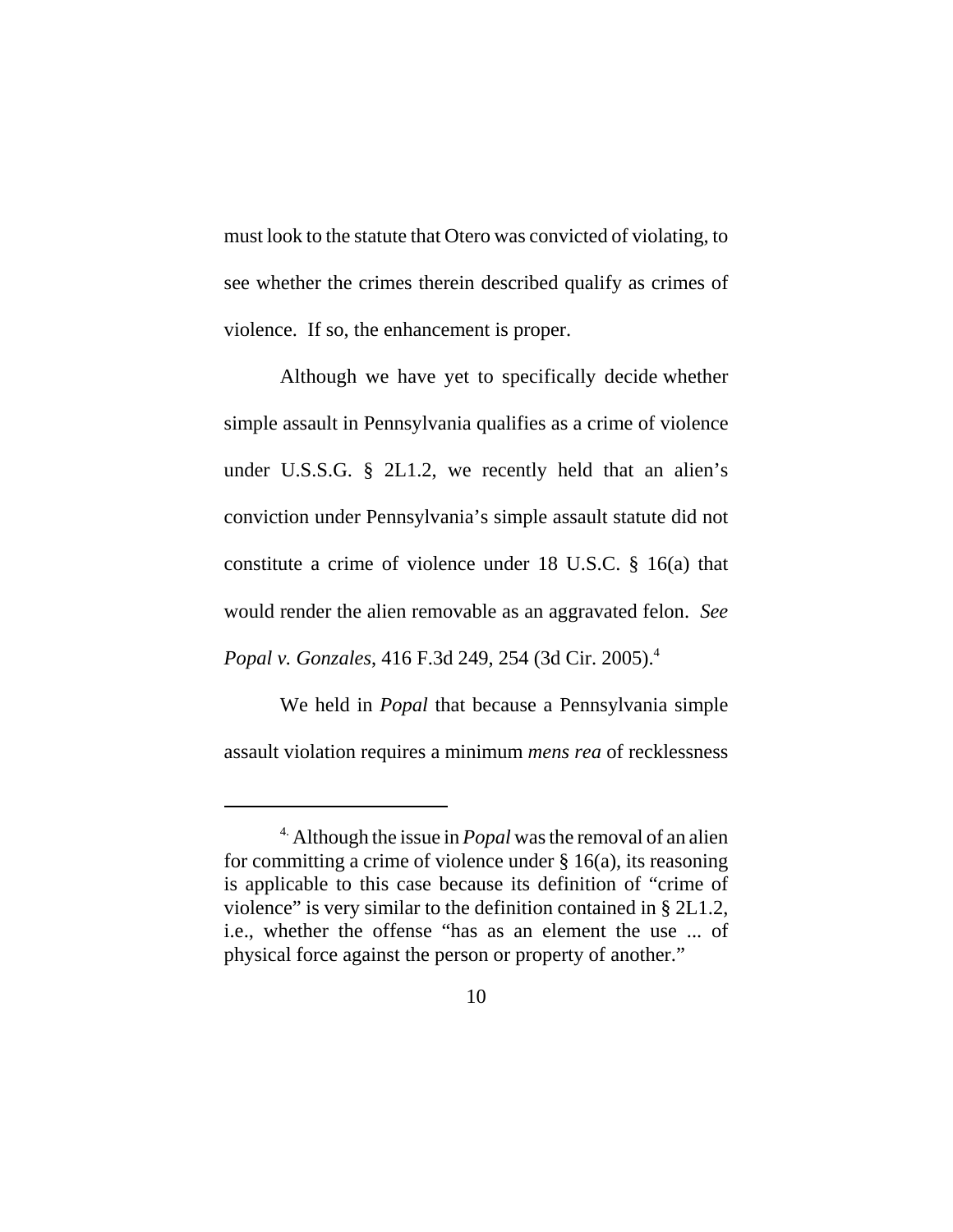rather than intent, it is not a crime of violence. *Popal*, 416 F.3d at 254. The reasoning behind our decision was hardly new or innovative. Indeed, we held therein that it is "settled law in this Circuit that an offender has committed a 'crime of violence' only if he acted with an intent to use force." *Popal*, 416 F.3d at 254. *See also United States v. Parson*, 955 F.2d 858 (3d Cir. 1992). *Popal* limits categorical crimes of violence to offenses committed through intentional use of force against another rather than reckless or grossly negligent conduct. *Id. See also Fernandez-Ruiz v. Gonzalez*, 466 F.3d 1121, 1132 (9th Cir. 2007). Although the issue in *Popal* was the removal of an alien for committing a crime of violence under  $\S$  16(a), its definition of "crime of violence" is identical to the definition contained in § 2L1.2, that is, whether the offense "has as an element the use ... of physical force against the person or property of another."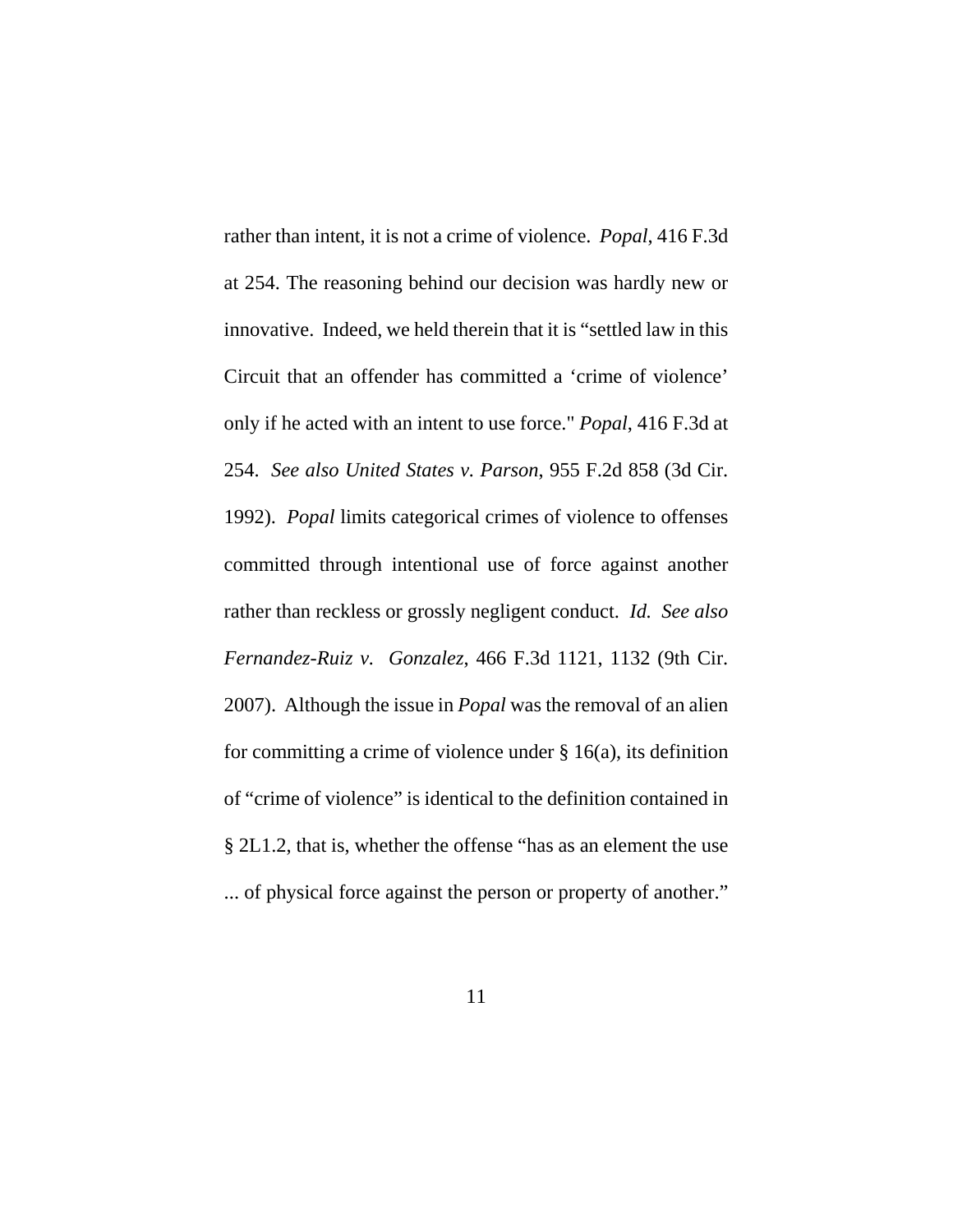Therefore, we conclude that our holding in *Popal* applies to the relevant crime of violence definition under U.S.S.G. § 2L1.2.<sup>5</sup>

Turning to Otero's ineffective assistance of counsel claims, the issue becomes whether counsel performed unreasonably in failing to object to the 16-level enhancement, and the use of the PSR. Initially we note that, on its face, the Pennsylvania simple assault statute does not require the "use of force" when "causing bodily injury." 18 PA.CONS. STAT. ANN. § 2701(a)(1). Given the available teachings of *Taylor*, counsel did not need to rely on available precedent to make an argument that simple assault in Pennsylvania is not a "crime of violence." The statute does not contain "use of force" as an element of the

<sup>&</sup>lt;sup>5.</sup>The Government would have us look to Otero's indictment for additional information regarding the nature of the simple assault to which he pleaded guilty. Regardless whether this would be appropriate, doing so would not strengthen the Government's case, for the indictment alleged that Otero's actions had been taken "intentionally, knowingly, or *recklessly*." (Emphasis added).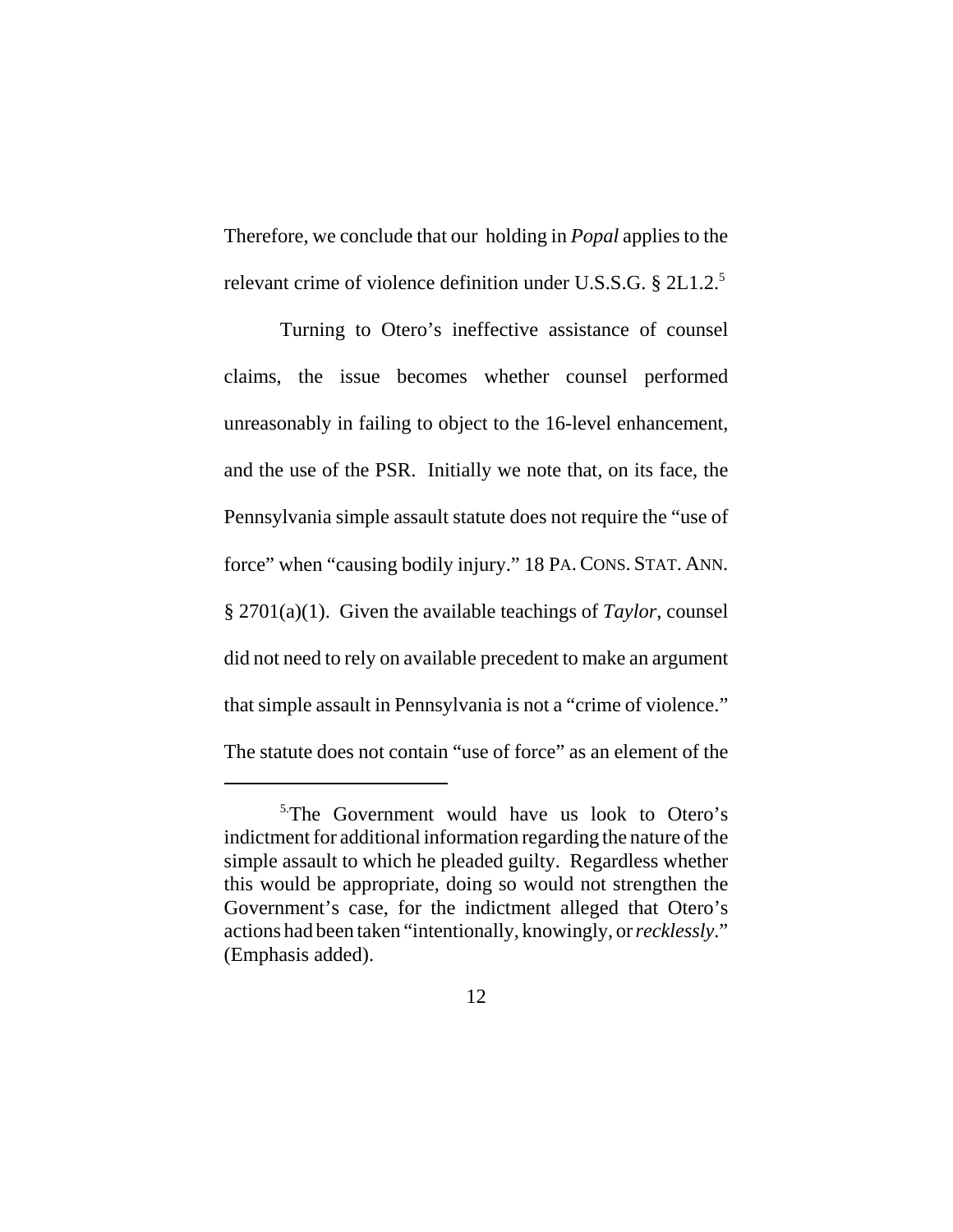offense and counsel's performance could be deemed deficient on this basis alone.

Moreover, before the PSR was created and Otero sentenced, there was existing case law calling into doubt whether simple assault qualified as a crime of violence for sentence enhancement purposes. Indeed, the Supreme Court in *Taylor* had years earlier enunciated the categorical approach rule under which counsel could have argued that simple assault was not a crime of violence because the minimum *mens rea* required for a conviction under the Pennsylvania statute is lower than intent.

Additionally, our decision in *Parson*, *supra.*, was available at the time of Otero's sentencing. In *Parson*, we stated that an offender has committed a "crime of violence" under 18 U.S.C. § 16(a) only if he acted with an intent to use force. 955 F.2d at 866*.* See also *Jobson v. Ashcroft*, 326 F.3d 367, 372-73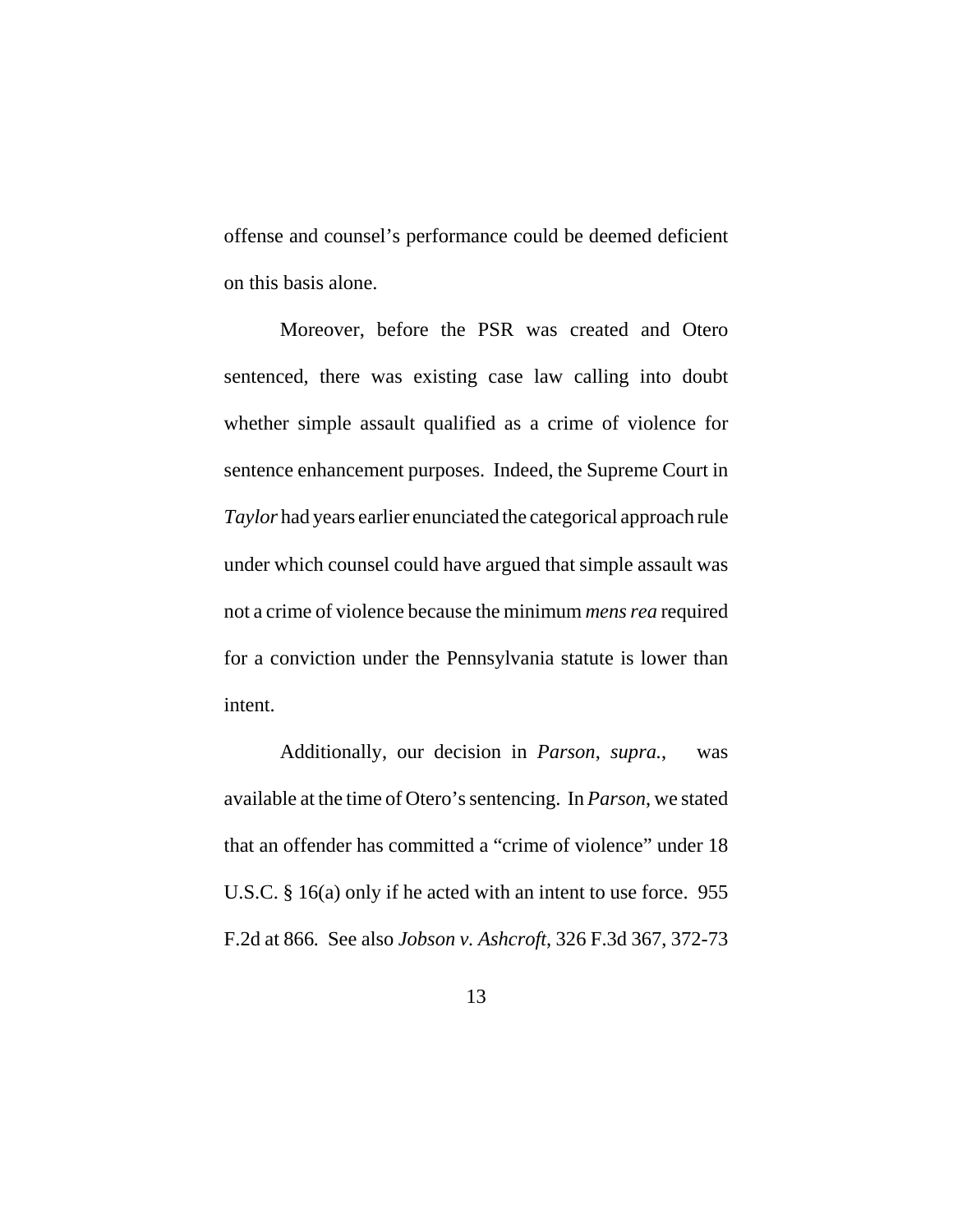(2d Cir. 2003) (holding that second-degree manslaughter was not a crime of violence, and thus was not an aggravated felony warranting an alien's removal). Also, in *United States v. Vargas-Duran*, 356 F.3d 598 (5th Cir. 2004), the Court of Appeals for the Fifth Circuit determined that Texas' intoxication assault statute did not qualify as a crime of violence for the purpose of applying the 16-level sentencing enhancement under § 2L1.2. The court held that the "use" of force under § 2L1.2 requires that a defendant *intentionally* avail himself of that force. *Vargas-Duran*, 356 F.3d at 599 (emphasis added). The court further held that the intentional use of force must be an element of the predicate offense if the predicate offense is to enhance a defendant's sentence. *Id.* at 600. We acknowledge that counsel cannot be deficient for failing to cite and argue cases decided after sentencing. *See, e.g., Fountain v. Kyler*, 420 F.3d 267, 274 (3d Cir. 2005) ("[c]ounsel cannot be held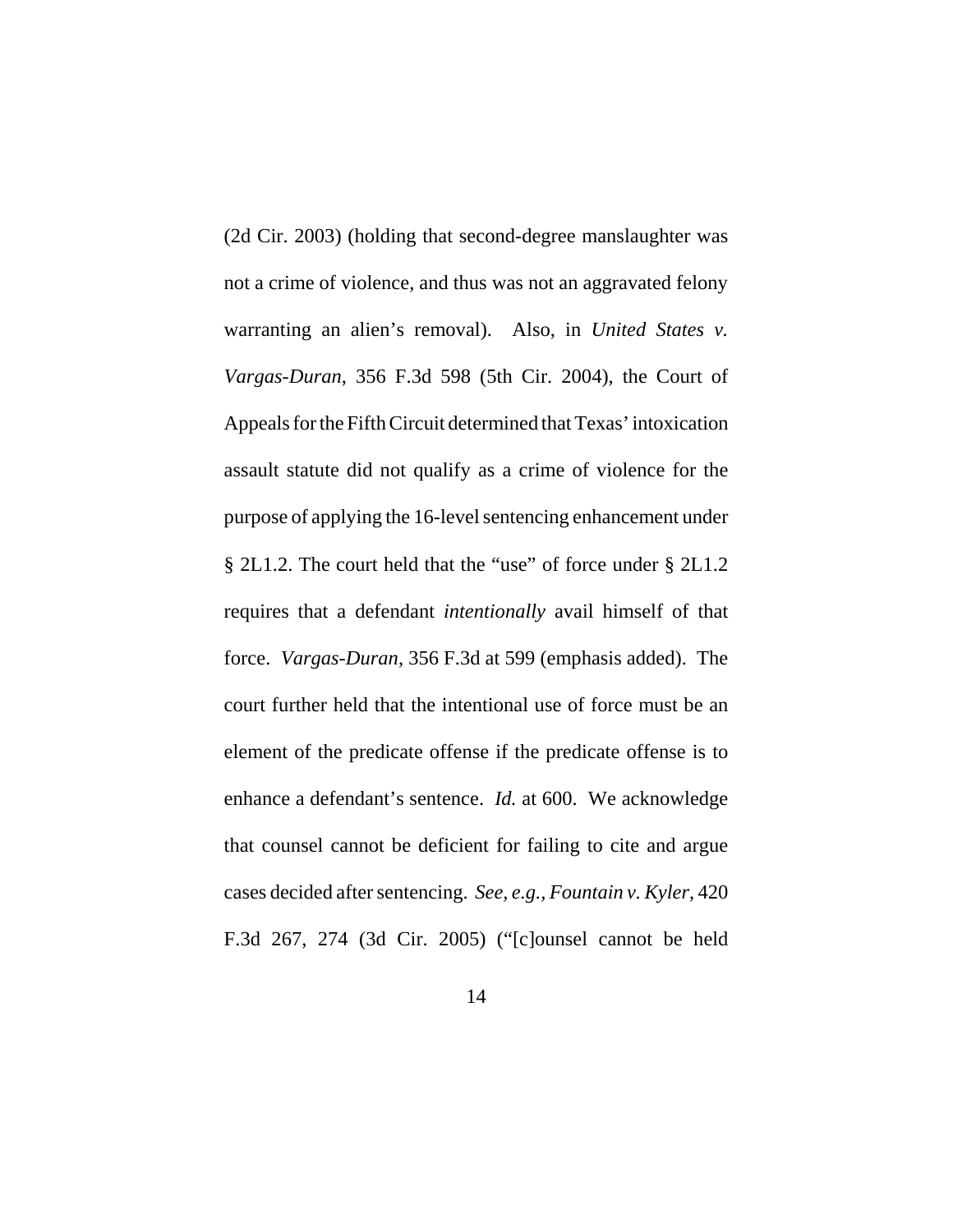ineffective for failing to predict future developments in the law."). But, counsel does have a duty to make reasonable investigations of the law. *See Strickland,* 466 U.S. at 691. We have specifically held that counsel's failure to cite favorable decisions from other courts of appeals indicates deficient performance. *See, e.g., Jansen v. United States*, 369 F.3d 237, 243 (3d Cir. 2004); *United States v. Franks*, 230 F.3d 811, 814 (3d Cir. 2000); *United States v. Headley*, 923 F.2d 1079, 1083- 84) (3d Cir. 1991). Based on cases like these, plus *Taylor,* which endorsed a categorical approach, counsel here could have argued that simple assault was not a crime of violence under § 2L1.2 because the minimum culpability required for a conviction under the Pennsylvania statute is less than intentional.

The decisions in *Taylor, Parson, Jobson* and *Vargas-Duran* were readily available to counsel. There is no sound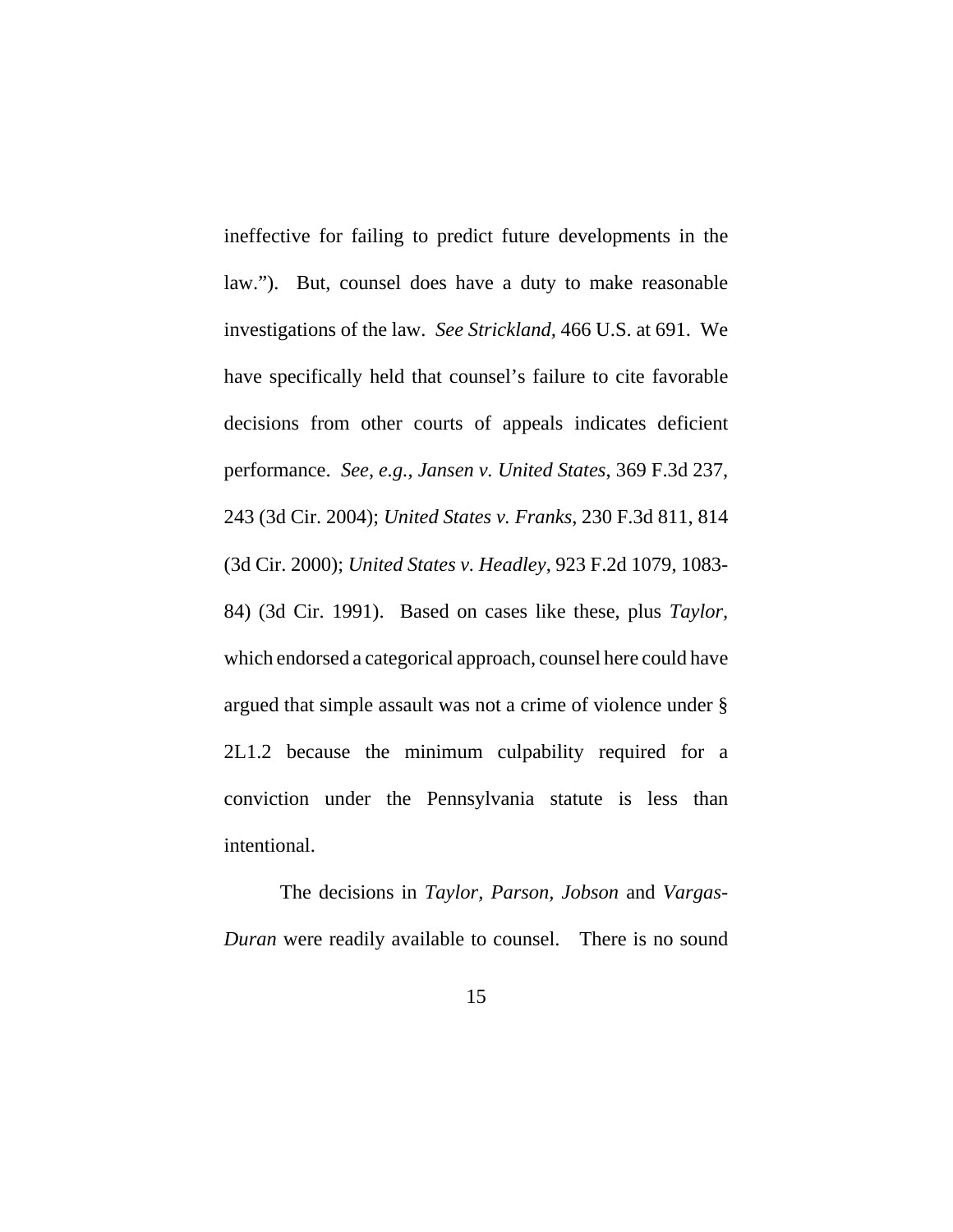strategy in counsel's failure to object to the 16-level enhancement in the PSR. "Where defense counsel fails to object to an improper enhancement under the Sentencing Guidelines, counsel has rendered ineffective assistance." *Jansen v. United States*, 369 F.3d at 244. We therefore find counsel's performance deficient.

 Of course, *Strickland* requires more than just a showing of substandard performance. Otero's Sixth Amendment claim cannot be sustained if he was not prejudiced by counsel's substandard performance. Prejudice is established when, but for counsel's error, there was a reasonable probability that the outcome of the proceeding would have been different. *See Strickland,* 466 U.S. at 694.

Here, Otero suffered prejudice as a result of counsel's substandard performance. The prejudice prong is satisfied "when a deficiency by counsel resulted in a specific,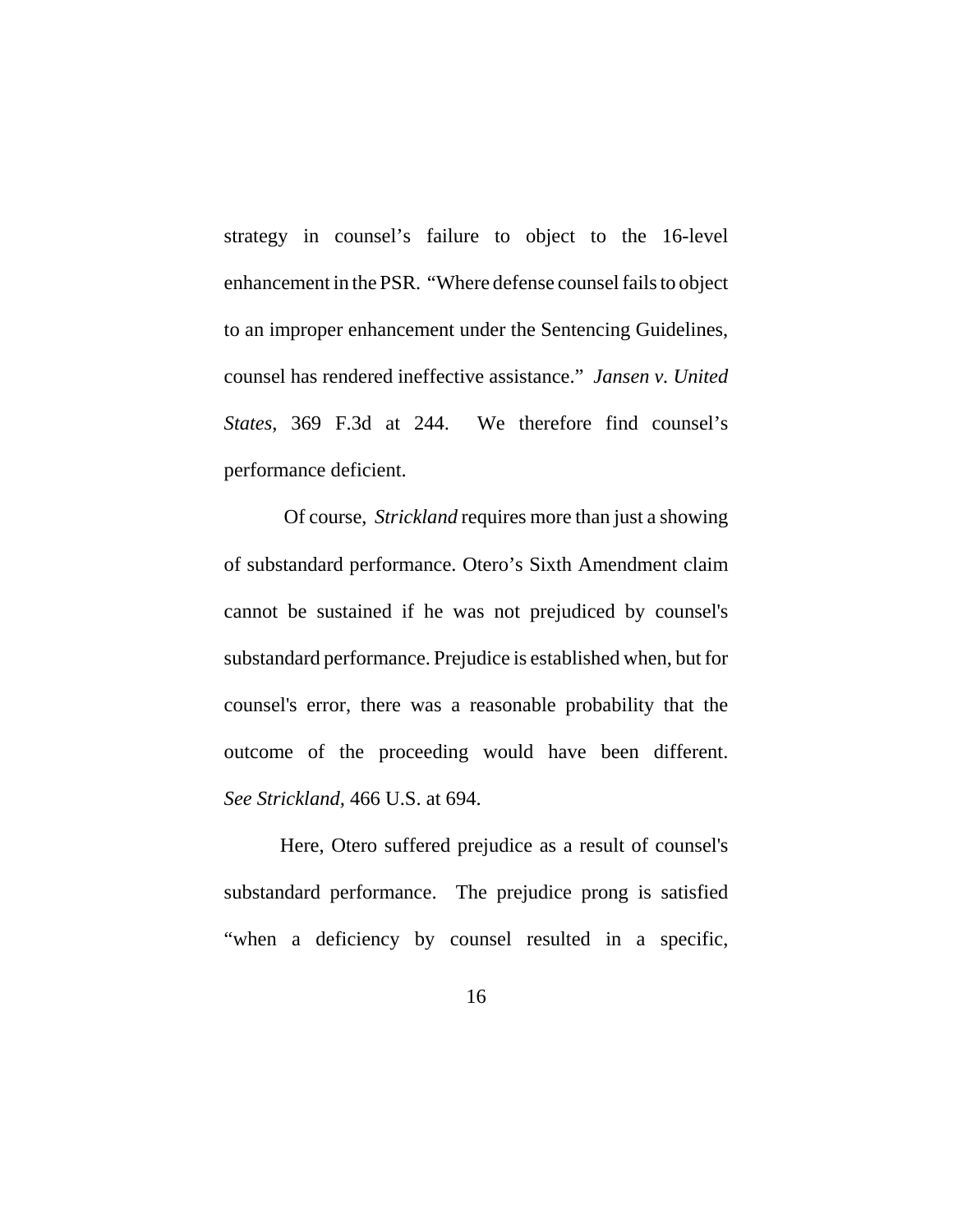demonstrable enhancement in sentencing — such as an automatic increase for a 'career' offender or an enhancement for use of a handgun during a felony — which would not have occurred but for counsel's error." *United States v. Franks*, 237 F.3d 811, 815 (5th Cir. 2000) (three extra months equals prejudice) (citing *United States v. Phillips*, 210 F.3d 345, 351 (5th Cir. 2000). Without the 16-level enhancement, Otero's guideline range would have been only 18 to 24 months in prison. The increased sentence constituted prejudice. *See Glover v. United States*, 531 U.S. 198, 202-05 (2001). Accordingly, Otero received ineffective assistance of counsel when counsel failed to object to the 16-level enhancement in the PSR.

### IV.

Otero has made out a cognizable ineffective assistance of counsel claim. We will reverse and remand with instructions